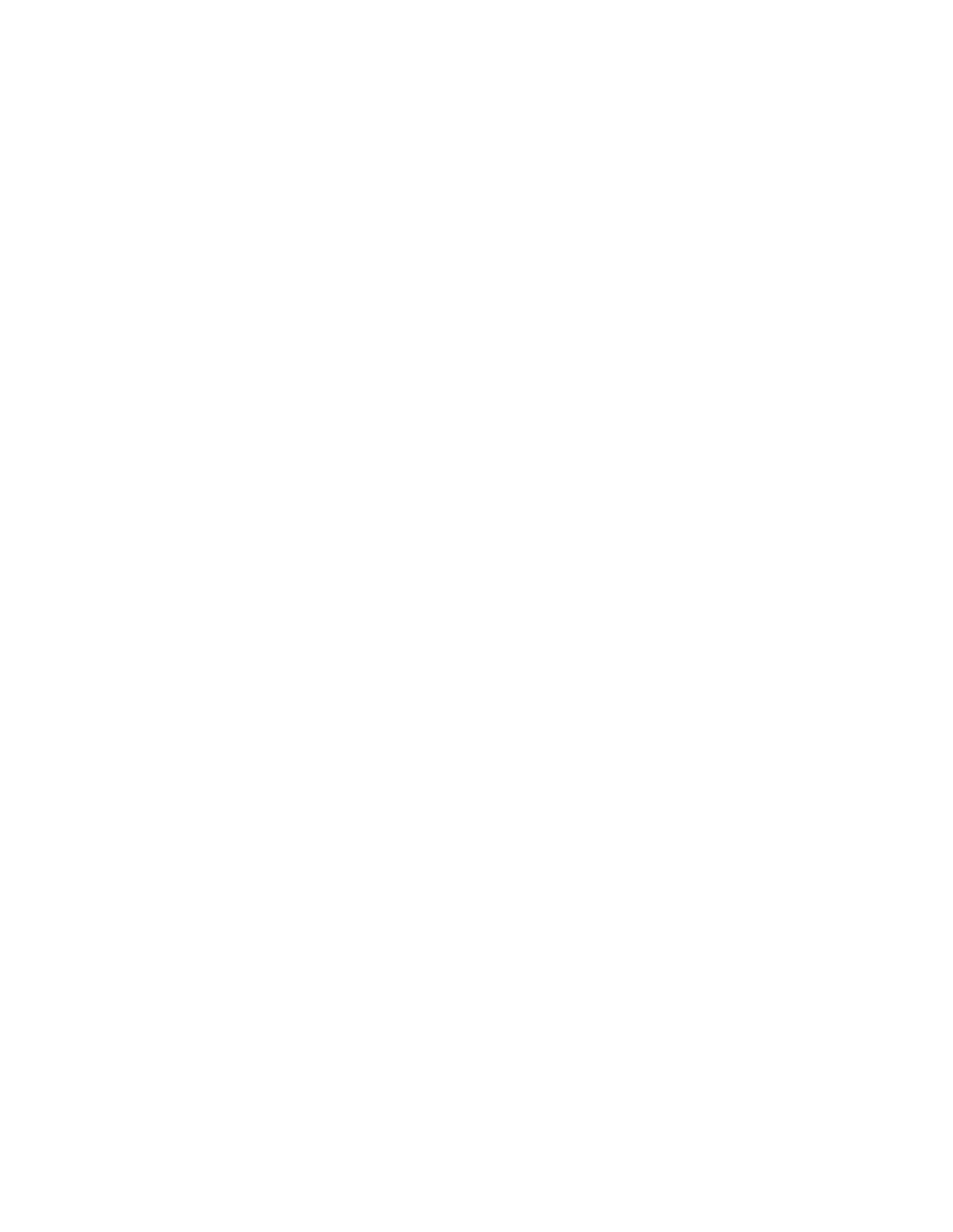## **SECTION 15089 NUTS & BOLTS**

#### <span id="page-2-0"></span>**PART 1 - GENERAL**

#### <span id="page-2-1"></span>1.01 REQUIREMENT

Bolts and nuts for flanged fittings shall be bare steel conforming to SAE J429 Grade 5 or ASTM A449 medium carbon steel quenched and tempered meeting the following requirements, and shall have hex heads and lite-pattern hex nuts.

¼" Through 1" diameter

85,000 p.s.i. proof strength 92,000 p.s.i. yield strength 120,000 p.s.i. tensile strength

Over 1" to 1½" diameter

74,000 p.s.i. proof strength 81,000 p.s.i. yield strength 105,000 p.s.i. tensile strength

### <span id="page-2-2"></span>1.02 USE OF ZINC CAPS FOR BURIED PIPE

Each bolted fitting including couplings, flange adapters, restrained joints, etc. that have manufactured bolts and nuts shall have a minimum of 2 zinc caps anodes as specified below.

Bolt sizes and number of zinc caps:

through 1" diameter - 2 zinc caps over 1" diameter - 4 zinc caps

Weight of zinc caps:

Zinc caps to be 6 oz. weight.

Material reference:

Zinc caps shall be per ASTM B418-80 and Mil-A-18001J, and be manufactured by Mars, Reliance, or equal.

#### **END OF SECTION 15089**